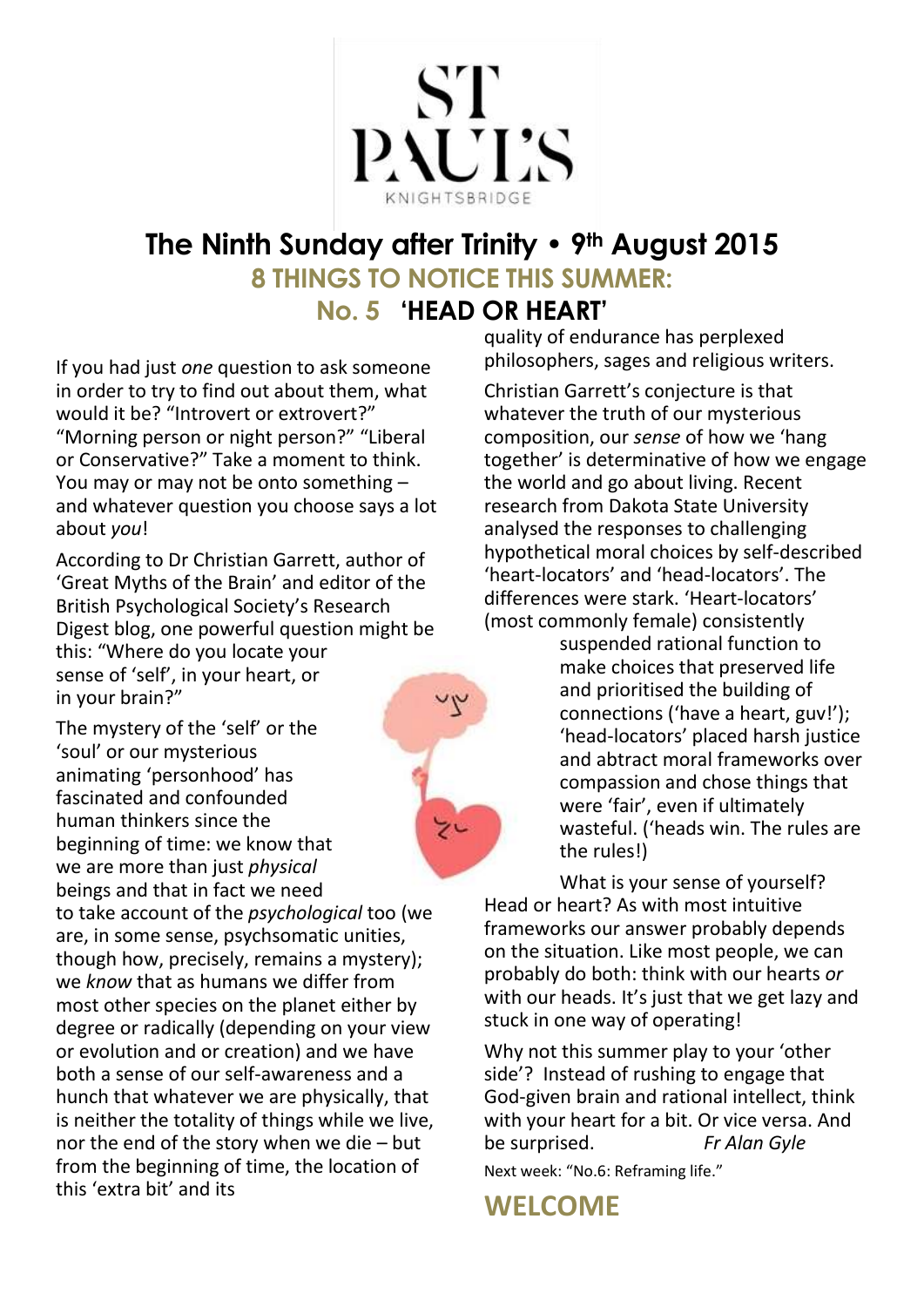You will find in the pews, in addition to the yellow envelopes, blue and gold "Visitor Cards". We invite visitors who would like to keep in touch with us to complete one of these and to hand it to one of the clergy.

## **SERVICES IN AUGUST**

**Visiting St Paul's & Ringing the Parish Office** In August, although the daily masses continue every day at St Paul's, resident members of the clergy team are on holiday, as are some key lay staff. As a consequence, the church is opened as possible on weekdays – though visitors may occasionally find it locked because of staff absence. If you plan to visit, please call the Parish Office on 020 7201 9999 (the phone will continue to be answered and urgent messages passed on) to ensure access.

#### **Sundays**

On Sundays at 11:00, although the choir is on holiday, the Family Mass and the Sung Eucharist at 11:00 continue with a cantor singing at 11:00.

#### **Weekday Masses**

On weekdays, masses are as usual, except that on Wednesdays at 18:45 there is a low mass in the Chapel with no singing. Please also note that on August Bank Holiday Monday (31st August) the daily mass will be at noon.

#### **Morning Prayer**

The Morning Office is said privately in August and the church will usually (when possible) open at 09:15 for private prayer.

## **GARDEN PARTY**

**PART** 



Autumn Garden Party will take place in the<br>Thursday 10<sup>th</sup>

Vicarage Garden on **Thursday September 2015 from 6:30pm**. Please note the date now and plan to be with us. Invitations are available in church this morning – please take one and invite a friend who might enjoy getting to know St Paul's and its community.

## **WALSINGHAM**



Fr. Andrew Sloane will be leading another Day Pilgrimage to<br>the Shrine of For your Shrine diary... Our Lady of Walsingham in Norfolk on **Saturday 3 October 2015.**

Please sign the sign up sheet at the back of the church if you are interested. Full details later.

## **A GOOD READ…**

With the long days of the summer months comes an opportunity to indulge our passion for reading. The book stall at the entrance to the church has been refreshed with some new books which will set you up for the coming term's Christian Formation Programme: 'We Are Theologians'. Why not dip into David Ford's excellent 'Theology: a very short introduction', or the classic 'Theology for Beginners' by Frank Sheed? And for those planning to come to Poland (see below), copies of Elie Wiesel's 'Night'. Payment for books in the red wall safe above the visitors' table on the left at the back of church.

## **ST PAUL'S CATHEDRAL**

The St Paul's Institute programme for the Autumn of 2015 is available in print and online.



**Being Human: How to Become the Person You Were Meant to Be (29/9/15)** Steve Chalke says that God calls each one of us to play our part in his plan for a just and loving world, and it's finding our place in that story that will shape us and our lives into everything we were meant to be. **The Kingdom of God: Getting to the Heart** 

**of the Gospels (20/10/15)** Tom Wright challenges us to read what the Gospel writers are actually saying and find Jesus larger and more compelling than we ever imagined.

**Light in the Darkness: A Good Christmas (08/12/15)** Rowan Williams will explore the meanings of Christmas, the darkness and strangeness of the story at the beginning of our faith as well as its message of eternal joy and hope.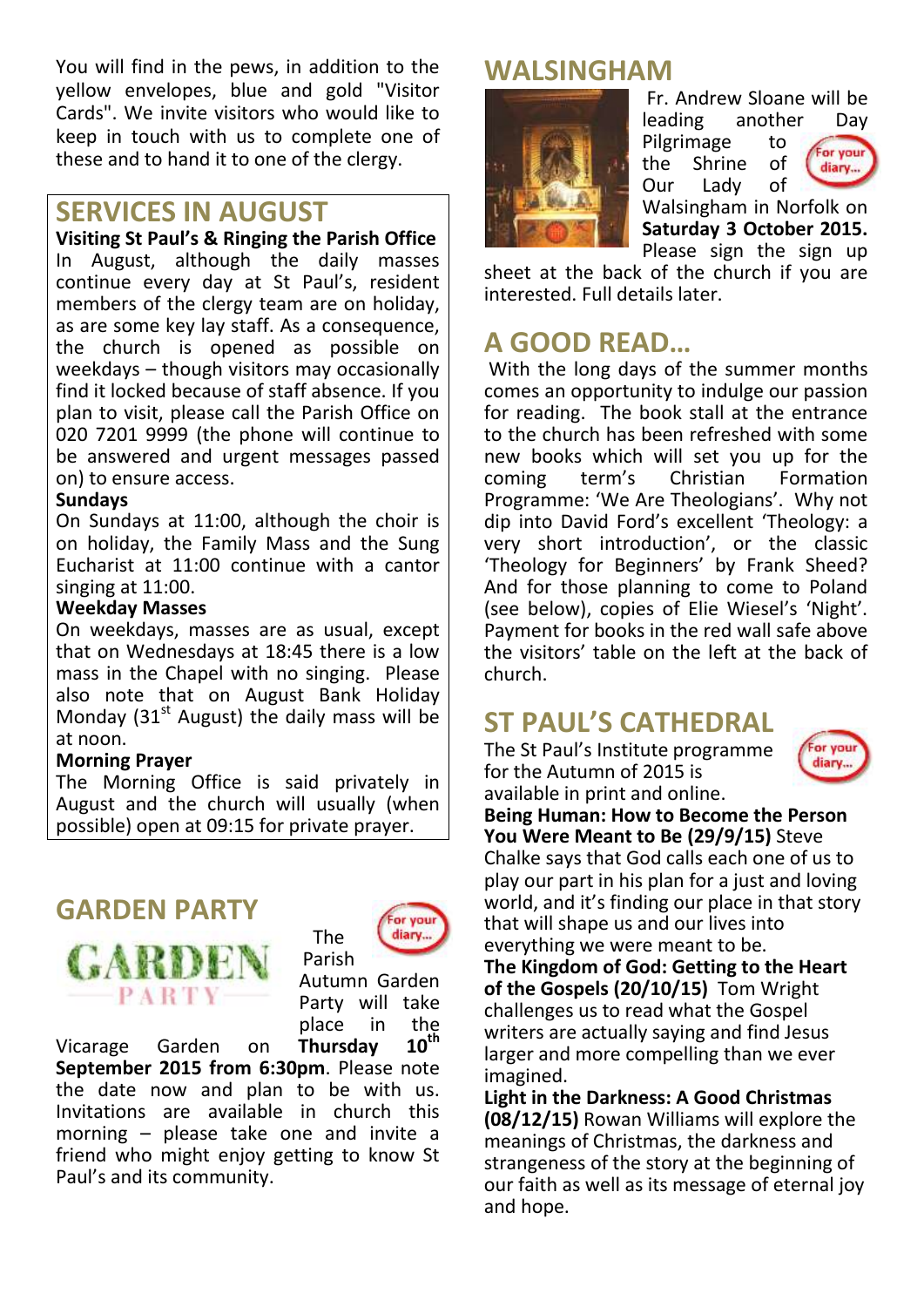## **MASSES & PSALM RESPONSES**

There is a mass daily at St Paul's and all are welcome to attend. Service papers are available outside the Chapel or Chancel.

| Tuesday 5 February - feria                                              |
|-------------------------------------------------------------------------|
| Mass at 18:00; DEL p.80, year 1;<br>I will proclaim your name among the |
| people                                                                  |

#### **COLLECT FOR TRINITY 10**

Let thy merciful ears, O Lord, be open to the prayers of thy humble servants; and that they may obtain their petitions make them to ask such things as shall please thee; through Jesus Christ thy Son our Lord, who liveth and reigneth with thee, in the unity of the Holy Spirit, one God, now and for ever. **Amen**.

#### **POST-COMMUNION PRAYER**

God of our pilgrimage, who hast willed that the gate of mercy should stand open for those who trust in thee: look upon us with thy favour that we, following in the path of thy will, may never wander from the way of life;

through Jesus Christ our Lord. **Amen**.

#### **THE TENTH SUNDAY AFTER TRINITY & THE 19th WEEK OF ORDINARY TIME**

#### **Sunday 9 August: 10th Sunday after Trinity**

[Proper 14B; DEL week 19, year 1] Masses at 09:00 & 11:00;

#### **Monday 10 August: Laurence, deacon & martyr, 258** Mass at 18:00; EH p. 259

*R: Be joyful in God, all you lands.*

#### **Tuesday 11 August: Clare of Assisi, founder of the Poor Clares, 1253** Mass at 18:00; EH p. 262 *R: For God alone my soul in silence waits.*

#### **Wednesday 12 August: feria**

Mass at 18:45; DEL p. 563, year 1 *R: Blessed be God, who has not rejected my prayer.*

**Thursday 13 August: Jeremy Taylor, teacher of the faith, 1667** Mass at 18:00; EH p. 265 *R: I delight in your commandments, O God.* 

#### **Friday 14 August: Maximilian Kolbe, friar & martyr, 1941**

 $\Diamond$ Mass at 18:00: EH p. 268. Common of martyrs, p. 464 *R: Into your hands, O Lord, I commend my spirit*

#### **Saturday 15 August: feria [Assumption transferred to 16/8]**

Mass at noon; Votive Mass of Our Lady; EH p. 457 (mass with Gloria) *R: Let the name of the Lord be praised* [Psalm 113 – p. 459]

#### **We pray daily for:**

- For our Bishop, Richard
- our sister parish, St Paul's K-Street and its new Rector
- our emerging mission link with All Saints, Nhamavila in Mozambique
- the Archbishop of Canterbury, Justin Welby, and for the unity and health of the Anglican Communion
- our sisters and brothers of the Roman Catholic Church and for Pope Francis I, and for the Eastern Orthodox churches and Bartholomew the Ecumenical Patriarch.
- Pray for all travelling and on holiday at this time of year.

#### **Among the sick and those in need:**

Jean Marc Lehut; Anne Marie Fratani; Julie Hardman; Jamie Britten; Matthew Hardman; Alan Lintott; Bishop Michael Colclough; Vivienne Mallinson; Margot Stewart; Ian Powe; Bernard Gordon-Lennox; Jane Elstub; Sal Allen; Clariette Wilmot; Tim Touhey; Ian Frazer; Elizabeth Gordon; Carole Taylor; Michael Cooke; John King; Alexandra Holesh; Cath Dunkley

#### **We pray for all the recently departed,**

Lane Davenport, priest; Pamela Smith.

#### **And for those whose year's mind falls at this time:**

| <b>Bertram Worrall</b> | 9 August  |
|------------------------|-----------|
| Robin Cooke            | 11 August |